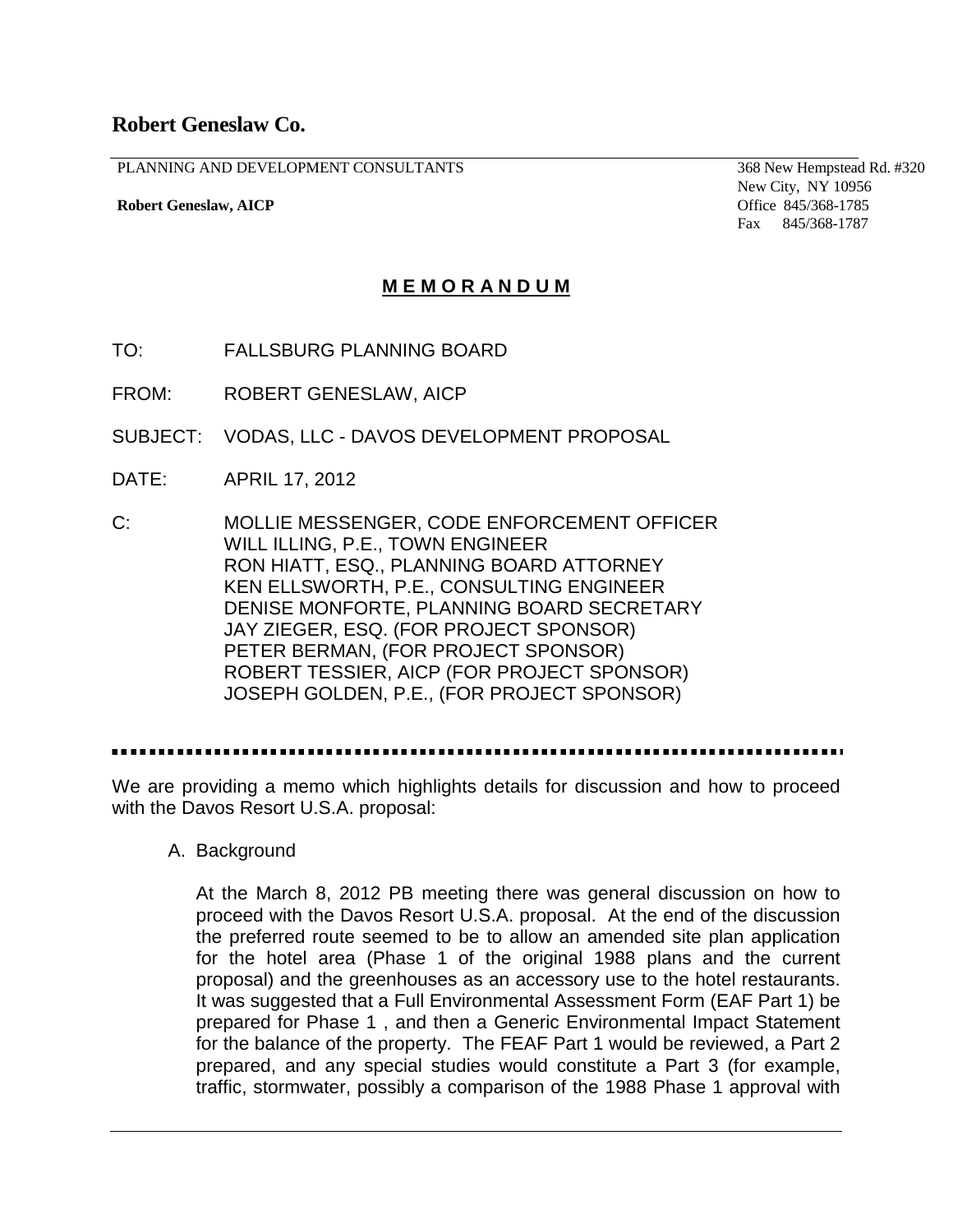the current proposal to assist in determining any special studies that need to be undertaken for Phase 1.

Since the March meeting some additional "historical" documentation has been found, consisting of:

- "Site Plan Vacation Resorts AKA Davos Condominiums II", which was to be located in the original Phase 1, in the area currently proposed for the greenhouses.
- A letter from the Fallsburg Code Enforcement Office confirming the Final Site Plan approval for this proposal was granted April 8, 1993.
- Cover sheet for "Exhibit C, Approved Site Plan for 64 unit time-share development."

This information would seem to support the approach discussed at the March 8, PB meeting. These documents are attached.

B. Concept Site Plan

The Project sponsor has provided a two sheet concept site plan dated revised 4/2/12. Our comments:

- 1. The two sheet plan cuts through the proposed hotel. A single sheet site plan should be provided for Planning Board review, and should include as much of the required site plan information as is feasible at a larger scale – perhaps 1"=100'.
- 2. The scale of the plans received, 1"=50', are acceptable for the engineering and detailed site plan review.
- 3. The applicable zoning regulations are found in Article XXII, Davos Planned Unit Development District No. 4.
- 4. The PUD regulations do not have specific height requirements for a hotel. Instead there is a maximum ground area coverage requirement, a minimum front yard of 80 feet, and height is regulated by the distance from the site and rear property lines. Sec. 310-22.9.

(310-22.9) has three relevant requirements:

"(1) Area and coverage. No hotel, motel or recreation building or structure shall cover more than 25% of the land area upon which it is constructed." "(2) Front yard. There shall be a minimum front yard of 80 feet into which there shall be no encroachment other than driveways, parking, fences and wall."